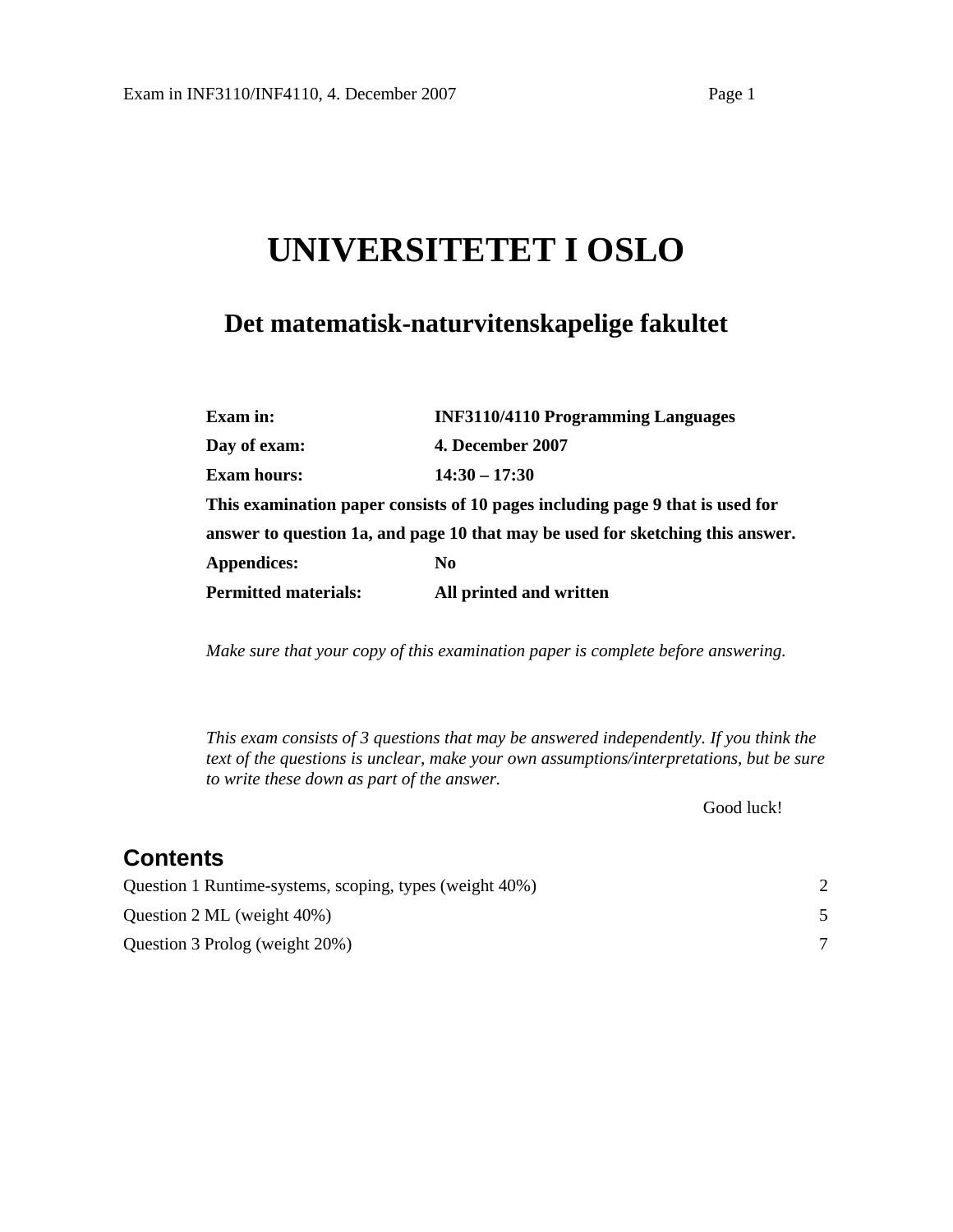## **Question 1 Runtime-systems, scoping, types (weight 40%)**

#### **1a**

*NB.: This part of question 1 is answered by filling in values and links in the figure at page 9, and deliver it together with the rest of the answers! Remember to fill in candidate number and date!* 

Some smart guy wants to add functions as parameters to Java. He assumes that doing it for method parameters will be easy, so he starts out by trying to introduce functions as parameters to classes. He starts out with the following rules:

- 1. only functions with no return type and with no parameters are allowed;
- 2. a function as parameter becomes a method of the class with the parameter;
- 3. actual parameters are provided as part of the generation of objects;
- 4. actual parameters can be methods that are visible in the block containing the generation of the object.

Below is a simple example according to these rules. The class  $\sigma$  has a single formal function parameter  $f$ , this is in method mc called as if it was a local method of class c and in the call  $r c f()$ it is called via a reference typed by C. The default constructor for a class with function parameters will take a list of functions as actual parameter and bind the formal function parameters to these actual functions – one does thus not need to specify such a constructor.

```
class Program { 
   public static void main(String[] args) { 
   D rd = new D(); rd.md();
 } 
} 
class C (void f()) {
 int i = 0;
   public void mc(){ 
   i = i + 1;f();
  } 
} 
class D { 
 int i = 0;
   C rc; 
  public void g(){ 
   i = i + 2i // *
 } 
  public D(){ // constructor for D 
   rc = new C(g); } 
  public void md(){ 
   rc.f();
     rc.mc(); 
   } 
}
```
The program execution is started by execution of the main method in the class Program. We assume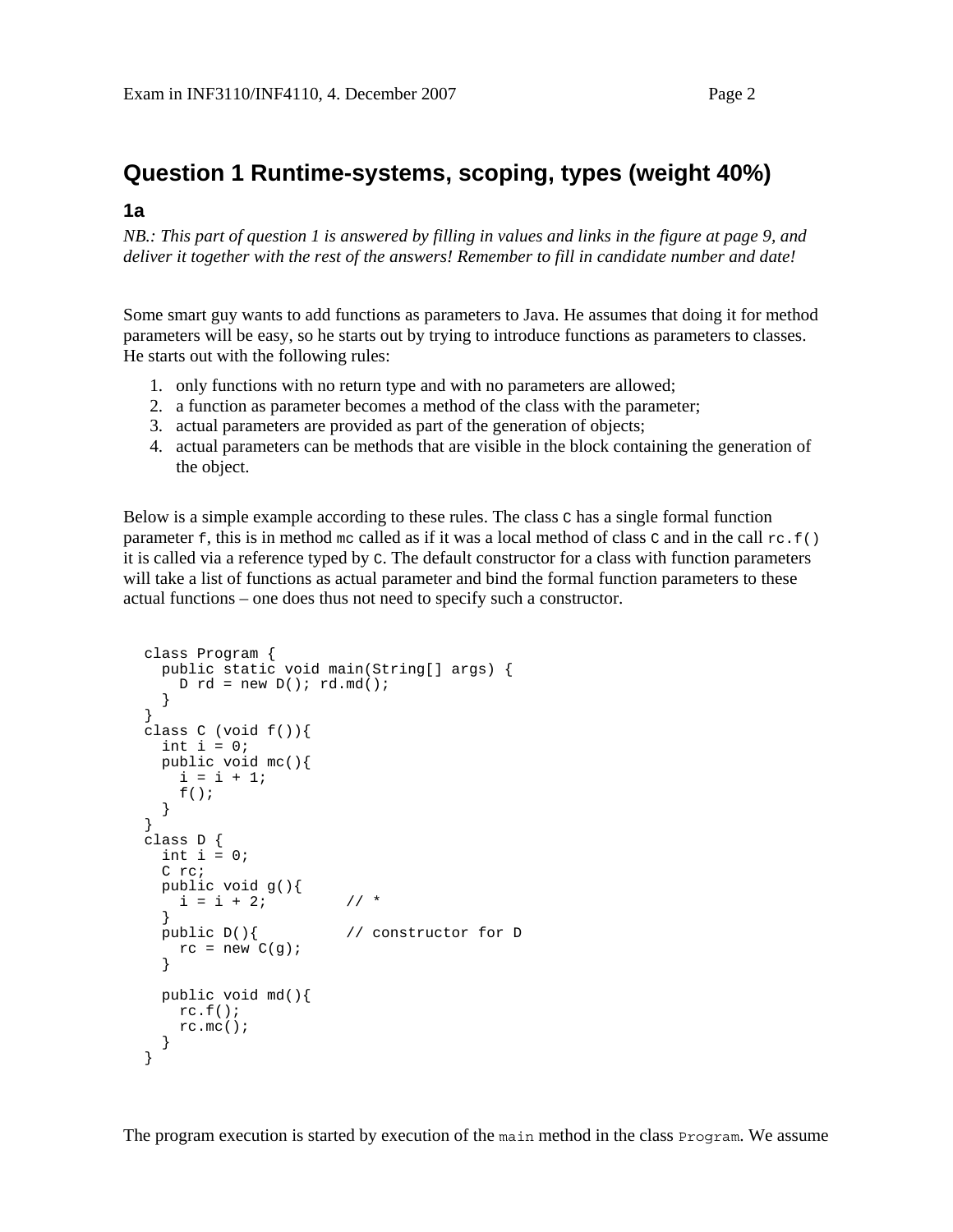that the language has static scoping.

Fill in access and control links and values of variables of activation records and objects at the stage of execution when the activation record for g is on top, the activation record for  $mc$  is the second to the top of the run time stack, and the statement marked with \* has been executed. Fill in also the links of the only closure that is needed, and indicate how the parameter  $\epsilon$  is represented. Note that access links may not only be links to activation records.

#### **1b**

Having done this successfully, the language is extended with parameters of functions as parameters, and the following rule is introduced:

 A method is an allowed actual parameter if the types of the parameters of the method are the *same* types or *subtypes* of the corresponding parameter types of the formal function.

The following example is made according to this rule:  $g$ (ColorPoint cp) is a valid actual parameter, because the type of the parameter  $cp$  is a subtype of the parameter type  $Poinr$  for f. Java had to be extended such that the variables in the main method (here  $rp$ ,  $rCP$  and  $rd$ ) are visible in all other classes. Details like constructors and the definition of the class Point are not included.

```
class Program { 
   public static void main(String[] args) { 
    Point rP = new Point(1,2);
    ColorPoint rCP = new ColorPoint(1, 2, red);D rd = new D(); rd.md();
   } 
} 
class Point \{int x, y: ... \}class ColorPoint { 
  Color c; 
   Color getColor {return c;} 
} 
class C (void f(Point)){ 
  int i = 0;
   public void mc(){ 
    i = i + 1;f(rP);
 } 
} 
class D { 
   int i; 
   C rc; 
   public void g(ColorPoint cp){ 
    Color c = cp.getColor();
    i = i + 2i } 
   public D(){ 
    rc = new C(g);
   } 
   public void md(){ 
     rc.f(rCP); 
     rc.mc(); 
   } 
}
```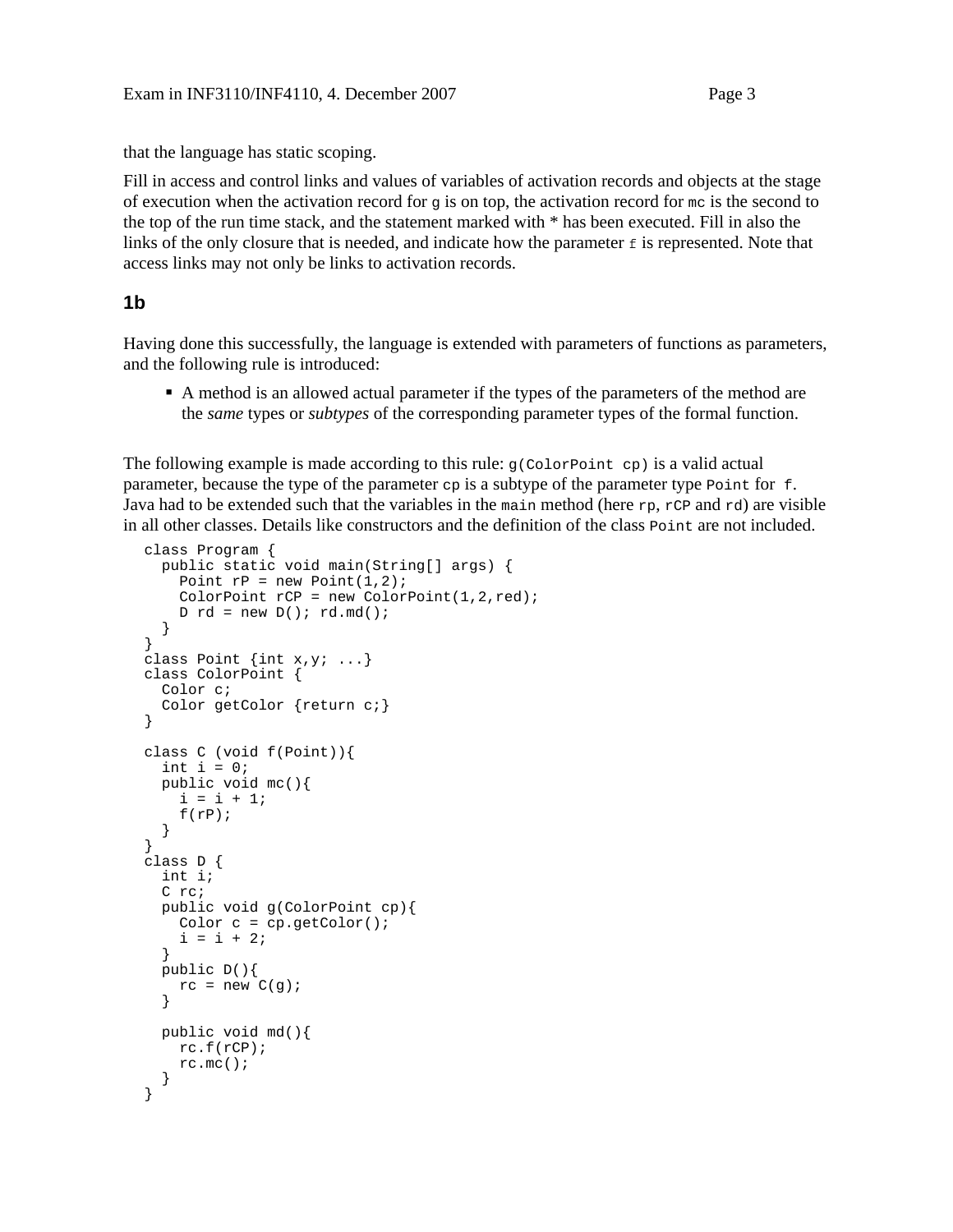### **a)**

It is not possible to statically type check this, and the program has a runtime type error. Explain why and tell which type error occurs.

#### **b)**

Would it be possible to solve this by explicit casting? Answer Yes or No, with a few lines of explanation.

#### **c)**

Would another value of  $r$ P make the program not have a runtime type error? If Yes, please indicate the value, if No, explain why.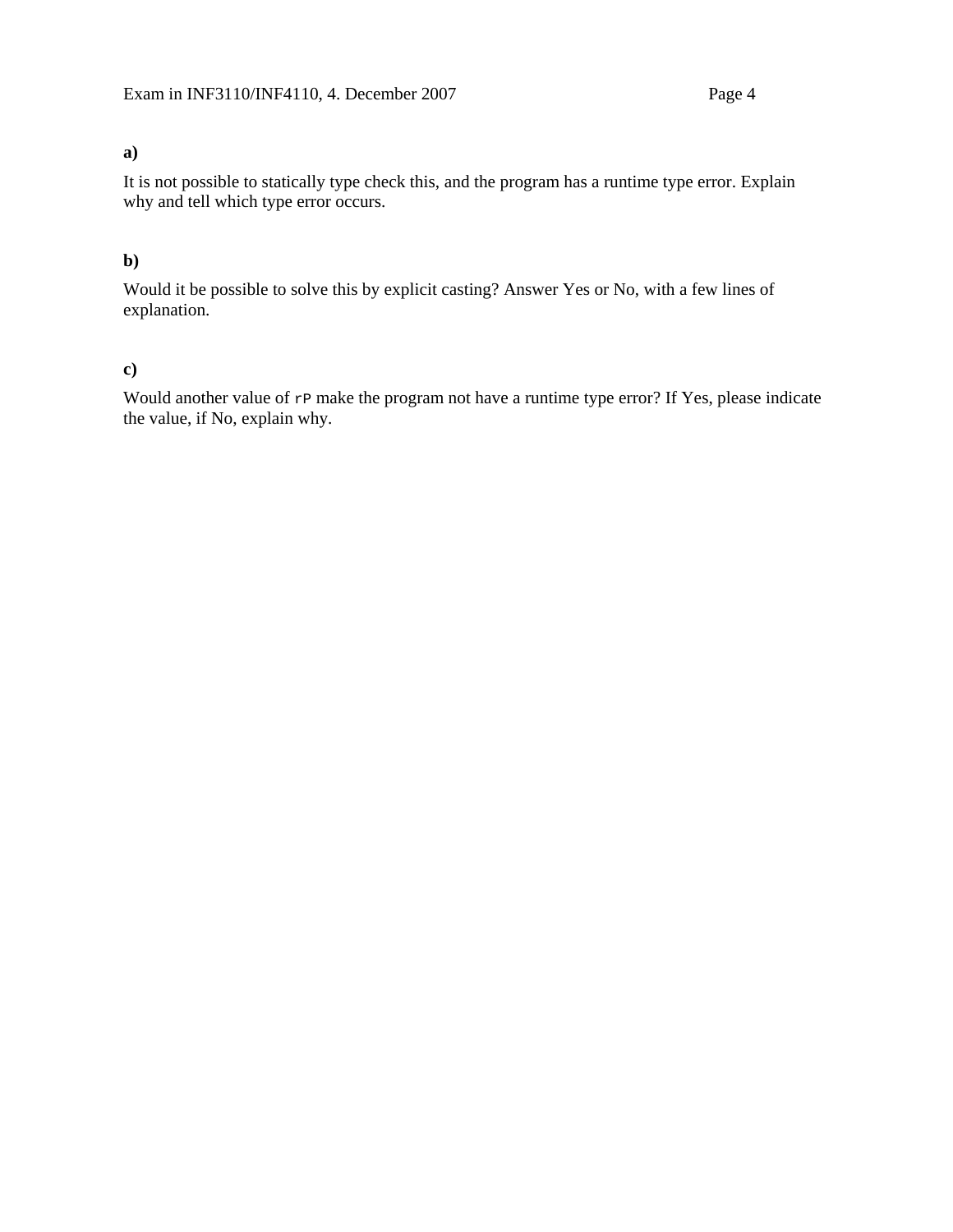## **Question 2 ML (weight 40%)**

#### **2a Type inference**

Consider the function:

fun f1(x::xs , y::ys) = (x , y) :: f1(xs,ys)  $| f1([], []) = [] ;$ 

#### **a)**

Explain what the function f1 does.

#### **b)**

What is the type of f1? Explain informally and in a few sentences why f1 has this type.

#### **c)**

Infer the type of the following function:

fun  $f2(g,h) = abs(g(h))$ 

where abs is the function that calculates the absolute value of an int, and is of type: int -> int.

Complete the parse tree below by following the steps of the ML type inference algorithm, explicitly describing the 3 steps of the algorithm.

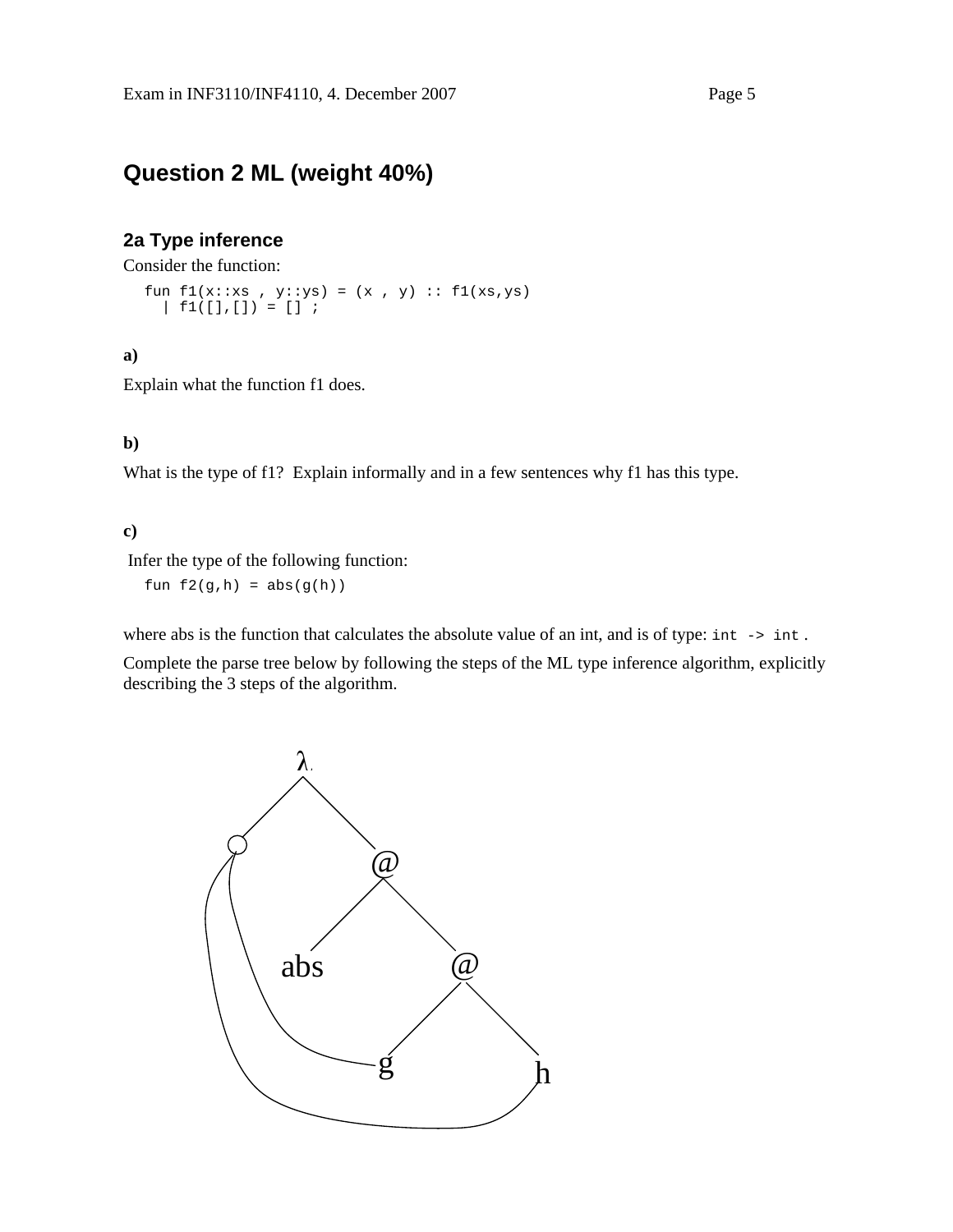#### **2b Programming with lists**

Note that your ML-function definitions must be purely functional, imperative constructs are not allowed, specifically you may not use reference types or while loops. In the definition of functions you may use functions which have been mentioned earlier in the exam, or which you have been asked to define earlier in the exam even if you did not manage to define them. You may not use predefined or library functions unless it is explicitly mentioned that you may do so.

We first consider functions that take a list of integer pairs as input, as for example:

val mypairs =  $[(0,0), (1,0), (1,3), (3,3)]$  : (int \* int) list

**a)** 

Define the functions

```
fun getEquals(pairs: (int * int) list):(int * int) list = ...
fun sumPairs(pairs: (int * int) list): int list = ...
```
getEquals should return a list containing only those pairs where the first and second element in the pair are equal and the function sumPairs should return a list with the sums of each pair in the input list.

Example:

| qetEquals(mypairs) | evaluates to | [(0,0), (3,3)] |
|--------------------|--------------|----------------|
| sumPairs(mypairs)  | evaluates to | [0,1,4,6]      |

#### **b)**

The higher order functions map and filter have the following definitions in ML:

```
fun map f nil = nil 
  | map f (x::xs) = (f x) :: map f xs ;fun filter p nil = nil 
  | filter p (x::xs) = if p x then x :: (filter p xs) else filter p xs ;
```
Redefine the function getEquals by using filter and redefine the function sumPairs by using map. (Hint: remember that the op keyword can be used to turn an infix operator into a function, for example instead of writing  $1 < 5$  you may write (op  $\langle 1, 5 \rangle$ ).

**c)** 

The List constructors in ML are nil (or []) and the infix operator cons (::). When consing a value to a list it is added to the start of the list i.e.:

 $1::[3,4,5] = [1,3,4,5]$ 

Define the ML-function

snoc : 'a \* 'a list -> 'a list that adds an element to the end of a list instead, i.e.:

 $\text{snoc}(1, [3, 4, 5])$  evaluates to  $[3, 4, 5, 1]$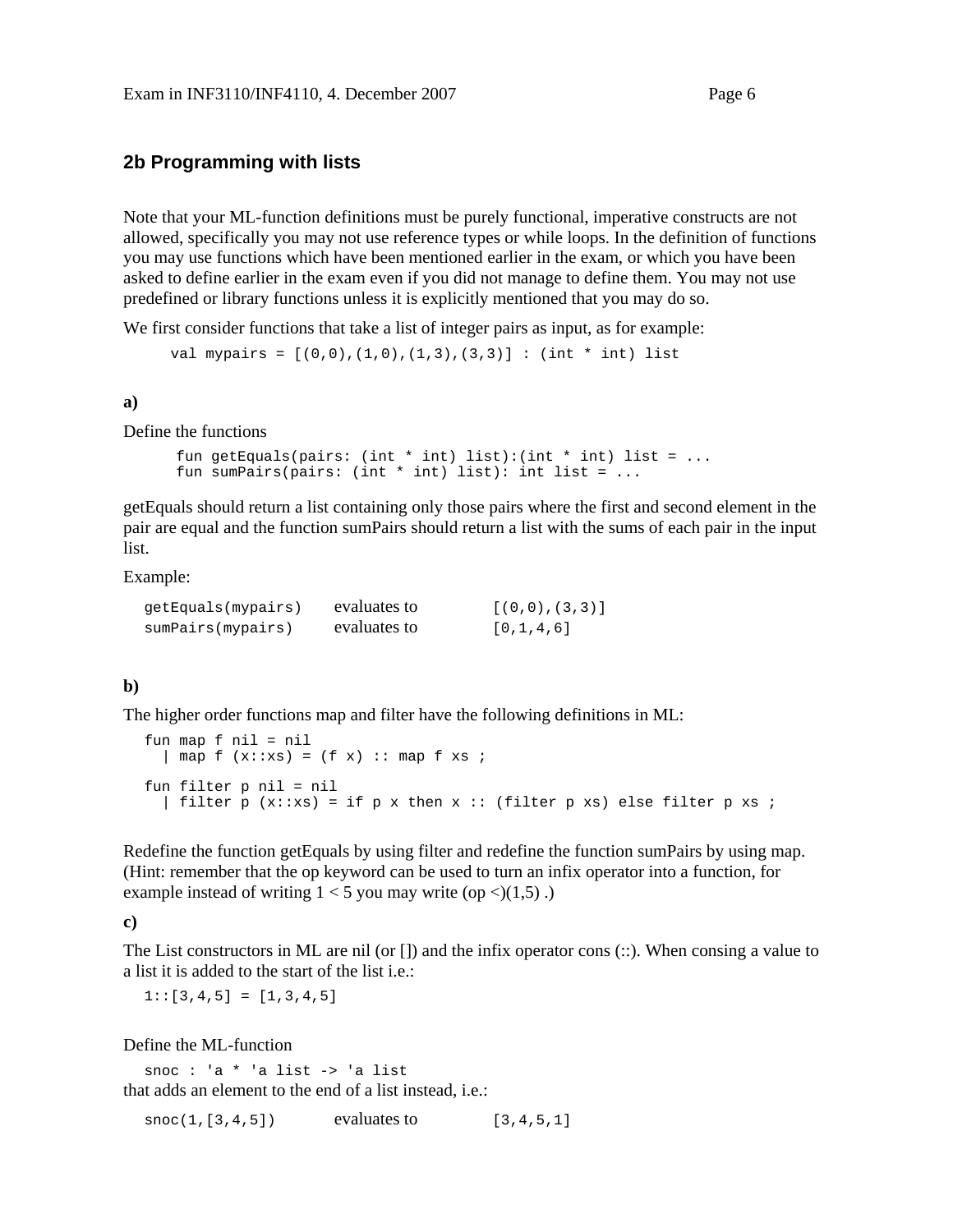#### **2c Records**

Recall that in the mandatory assignment, we could use a record type to keep track of the program state (the values of the variables in the program during execution). Here we consider a very simple state with only two variables:

```
type state = \{ i : int , j : int \};
```
The execution of a program leads to a list of states as e.g.:

```
val mystates=[{i=0,j=0},{i=1,j=0},{i=1,j=3}];
```
Instead of a list of states we would like to have a *record* containing two lists which show how the variables change during execution, so we define the function:

```
fun listToRecord(states) = listToRec(states, \{i1=ni1, j1=ni1\});
```
The function listToRecord takes a list of states as input and calls the function listToRec with this list and a record containing two empty lists. Evaluating

 $listToRecord([{i=0,j=0},{i=1,j=0},{i=1,j=3}])$ 

should give the result:

val res =  $\{il = [0,1,1], jl = [0,0,3]\} : \{il: int list, jli: int list\}$ 

Define the ML-function

```
listToRec : state list * {il:int list, jl:int list} -> {il:int list, jl:int 
list}
```
such that the call to listToRecord gives the correct result.

## **Question 3 Prolog (weight 20%)**

Here are some facts about some of the descendants of King Olav V of Norway. The predicate regent(X) declares that we know that  $x$  is/was king. The predicate royal (Name, Gender, Parent, Born) declares that somebody with the given name and gender (Gender is either male or female) was born in the year Born. Parent is the one of the person's parents who is a descendant of Olav V. (One of the parents must be if the person is a descendant of Olav V, but only one can be, since there is no incest in this family.)

```
regent(olav). 
royal(ragnhild, female, olav, 1930). 
royal(astrid, female, olav, 1932). 
royal(harald, male, olav, 1937). 
royal(maertha-louise, female, harald, 1971). 
royal(haakon, male, harald, 1973). 
royal(ingrid-alexandra, female, haakon, 2004). 
royal(sverre-magnus, male, haakon, 2005).
```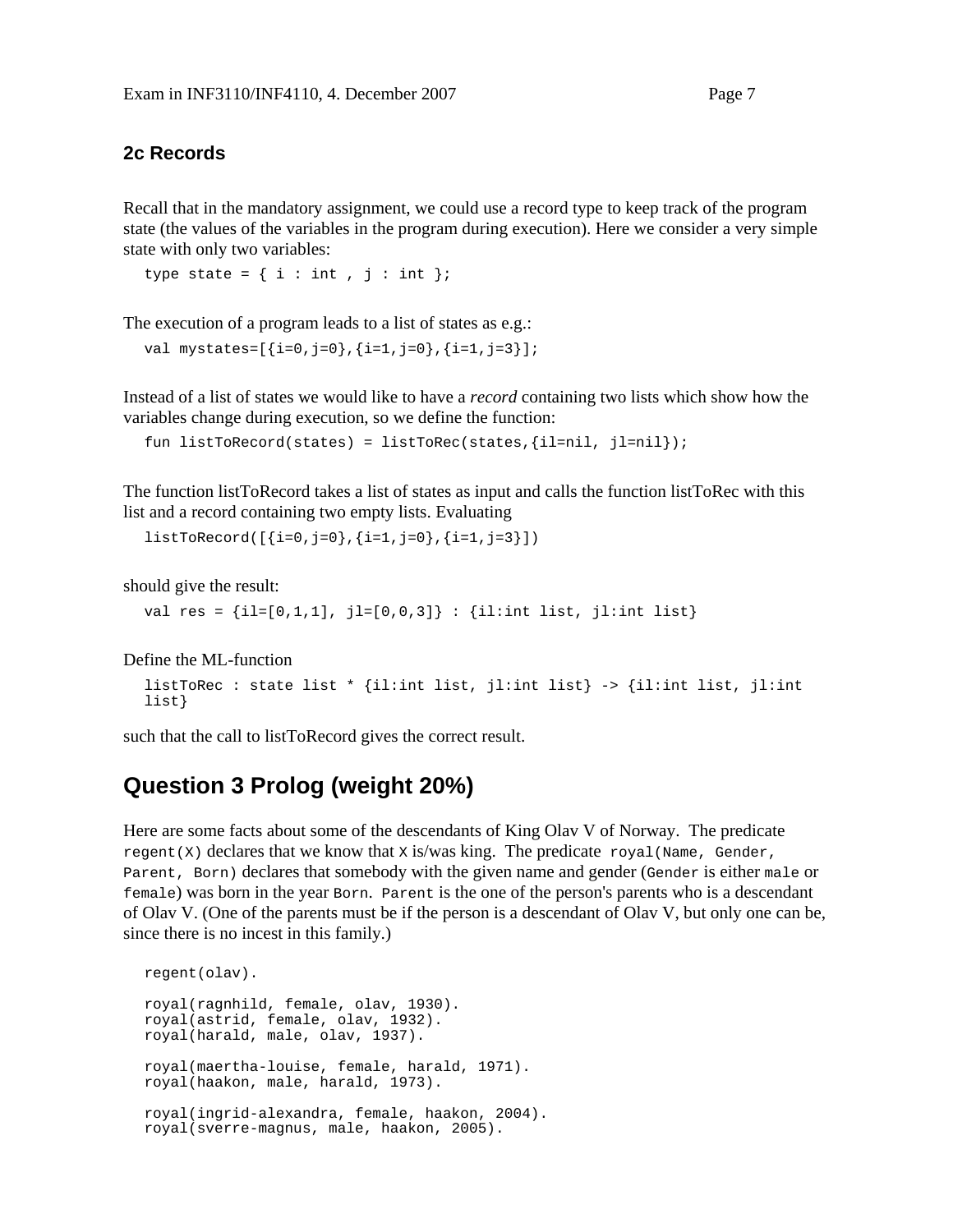```
royal(maud-angelica, female, maertha-louise, 2003). 
royal(leah-isadora, female, maertha-louise, 2005).
```
## **3a**

Write a query to list all known male members of the royal family.

### **3b**

Write a rule/rules to define the following predicates:

- male( $X$ ), that is true if  $X$  is male
- female( $X$ ), that is true if  $X$  is female
- child( $X, Y$ ), that is true if  $X$  is a child of  $Y$ .
- descendant  $(X, Y)$ , which is the reflexive, transitive closure of child, i.e., it holds if  $X$  is the same as  $\mathbf{y}$ , or  $\mathbf{x}$  is the child of some z who is a descendant of  $\mathbf{y}$ .
- older( $X, Y$ ), that is true if x is older than  $Y$ . (We assume that comparing the years is sufficient).

### **3c**

Write a rule/rules defining a predicate candidate $(X)$  that decides whether x is a candidate for succession to the throne. Traditionally, all and only the male descendants of some regent were candidates, but in 1990 the succession law of Norway was modified to allow also women born in or after 1971, i.e. Märtha Louise is a candidate, but Ragnhild isn't. Your definition should take this into account.

### **3d**

In the family tree given by the "royal" clauses, all family members share at least one common ancestor, namely Olav V. In fact, any two family members have a uniquely defined youngest common ancestor. Define a predicate  $yca(X,Y,A)$  that is true if A is the youngest common ancestor of X and Y. You can use the following observation:

The age of every person is known, and it is safe to assume that each person is younger than all of his predecessors. Therefore, to find the youngest common ancestor of x and y,

- If  $x=y$ , then the youngest common ancestor is x itself.
- Otherwise, take the parent  $\bar{P}$  of the younger of x and  $\bar{Y}$ , and look for the youngest common ancestor of  $P$  and the older of x and  $Y$ .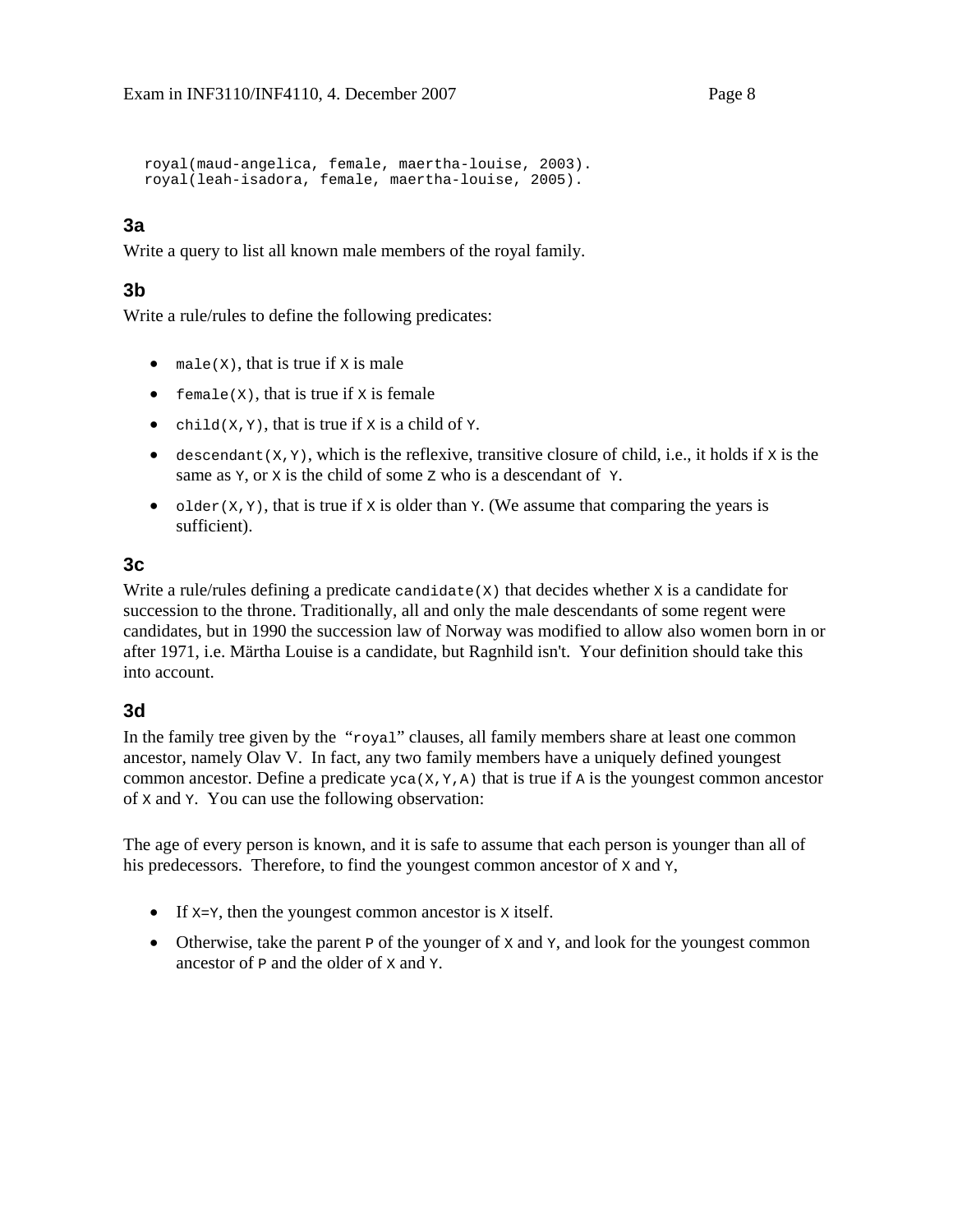## **Page for answering Question 1a** Candidate no: ....................

Date: ............................